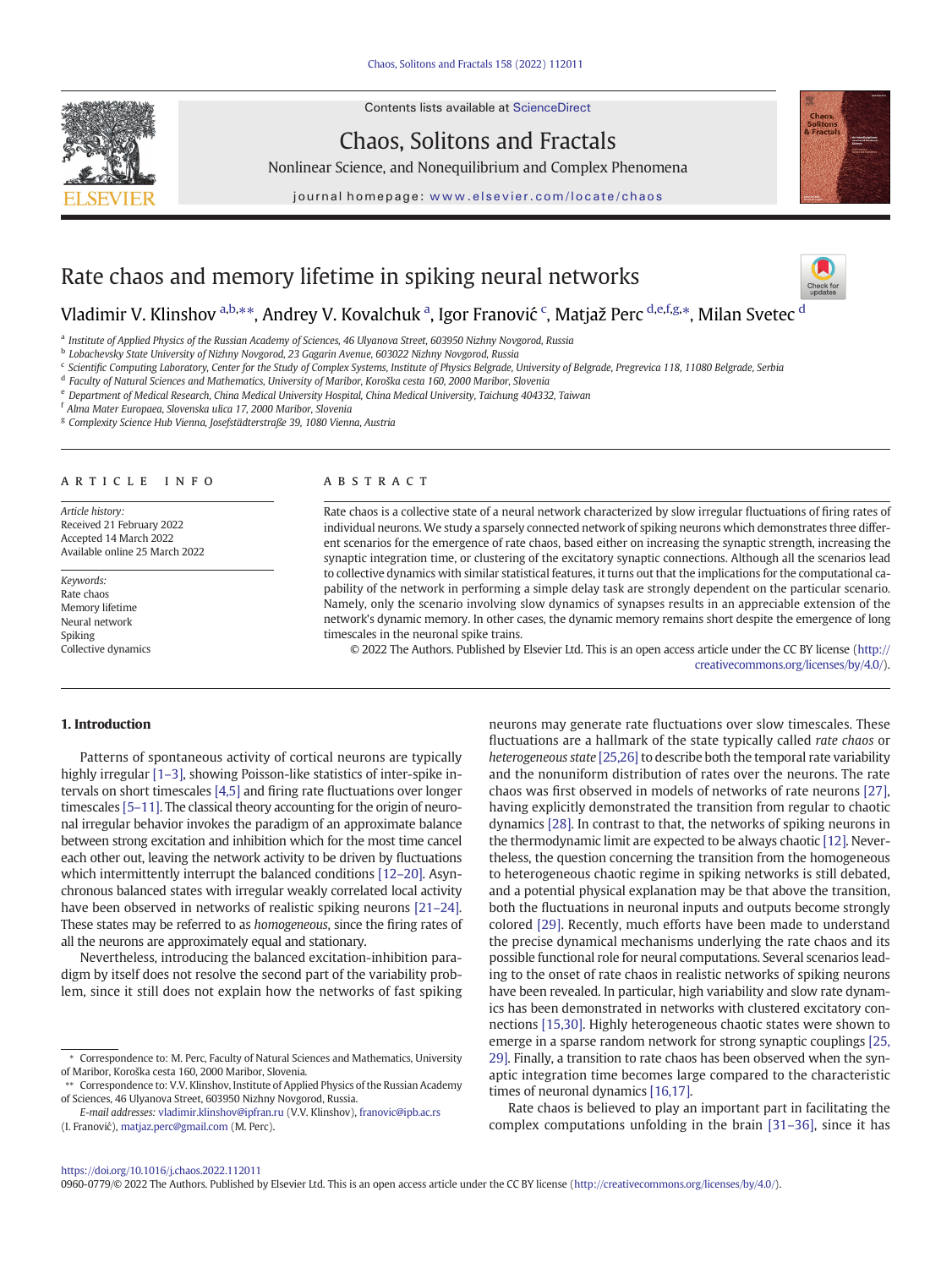<span id="page-1-0"></span>been shown to support fluctuations over longer timescales, giving rise to slow neural activity associated with behavior, learning and memory. Chaotic spiking networks have already been successfully trained to perform computational tasks such as generating signals, classifying inputs or predicting nonlinear dynamics [\[37](#page-5-0)[,60,61](#page-6-0)]. With this in mind, it is reasonable to assume that using heterogeneous rather than homogeneous chaotic states can improve the computational capabilities of the network. Indeed, many applications involve accumulating data over the timescales of seconds, which requires a comparatively long dynamic memory. In the present study we address the problem of whether the slow rate fluctuations observed in the heterogeneous chaotic state may provide the basis for such a dynamic memory.

As our basic model, in Section 2 we introduce a network of theta neurons with random sparse connectivity which is initially is set to a homogeneous state with stationary local firing rates and the Poissonlike uncorrelated spike trains of individual neurons. In [Section 3,](#page-2-0) we demonstrate that by varying certain macroscopic control parameters, one may induce the transition to a heterogeneous chaotic regime (rate chaos) featuring slowly fluctuating firing rates. In particular, we consider three generic scenarios for such a transition, involving i) strengthening of the synapses, ii) slowing the dynamics of synapses and iii) clustering of excitatory connections. Remarkably, the spike trains and their statistics appear quite similar for all three scenarios. In [Section 4,](#page-3-0) we investigate whether our system in the state of rate chaos may be applied as a dynamic memory network [\[38,39\],](#page-5-0) intended to perform a simple delay task by preserving the input history within its internal state. The network is considered in a reservoir setting [\[40,41\]](#page-5-0), whereby its dynamical state serves as a representation of the input stimuli and the desired response is extracted via a linear readout of output nodes. The maximal delay for which the task is fulfilled with satisfactory precision is used to estimate the dynamic memory lifetime. Surprisingly, the network performance shows a striking dependence on the method by which the transition to heterogeneous state is induced. We will show that the network's dynamic memory extends appreciably only for the scenario based on slow synapses, but remains virtually unchanged compared to that in a homogeneous state if the rate chaos is induced by strong synapses or clustered connections.

#### 2. Model

Our main model is a network of N theta neurons [\[42,43\]](#page-5-0) whose dynamics is given by

$$
\frac{d\theta_j}{dt} = (1 - \cos \theta_j) + (1 + \cos \theta_j)I_j,\tag{1}
$$

where  $\theta_j \in S^1$ ,  $j = 1, 2, ..., N$  are the local phase variables related to the respective membrane voltages by  $V_j = \tan(\theta_j/2)$ . The input currents  $I_j$ comprise of two terms  $I_j = I_b + s_j$ , whereby  $I_b$  denotes the constant bias current and  $s_i$  is the synaptic current. The SNIPER bifurcation at  $I_j = 0$  mediates between the excitable  $(I_j < 0)$  and oscillatory regime  $(I_j > 0)$ . A neuron *j* is said to have fired a spike when its phase crosses the value  $\theta_j = \pi$ . The spikes are filtered by double exponential synapses of the form

$$
\frac{dr_j}{dt} = -\frac{r_j}{\tau_d} + h_j,\tag{2}
$$

$$
\frac{dh_j}{dt} = -\frac{h_j}{\tau_r} + \frac{1}{\tau_r \tau_d} \sum_{t_j^p} \delta\left(t - t_j^p\right),\tag{3}
$$

which can account for the separate timescales of the rapid neurotransmitter binding followed by their slow unbinding [\[44\]](#page-5-0). The parameters  $\tau_r$  and  $\tau_d$  denote the synaptic rise and decay times, respectively,  $r_i$  is the synaptic output current, and  $t_j^p$  denote the firing times of neuron j. The total synaptic current received by neuron  $j$  is given by

$$
s_j = g \sum_{k=1}^{N} A_{jk} r_k, \tag{4}
$$

where g is the coupling strength and  $A_{jk}$  are the elements of the adjacency matrix determining the structure of the synaptic connections. Note that the described model  $(1)-(4)$  with some modifications will provide for the reservoir within the computational framework elaborated in [Section 4.](#page-3-0)

First we consider a sparse random network with the connectivity probability  $p = 0.1$ . For simplicity, we do not divide the neurons into excitatory and inhibitory pools and draw the coupling strength of each nonzero connection from the Gaussian distribution with a zero mean and a variance  $(Np)^{-1}$ . Together with a slightly negative bias current  $I_b = -0.001$ , this ensures the balance between excitation and inhibition [\[12,45\],](#page-5-0) such that the overall network activity is fluctuationdriven rather than mean-driven [\[46\].](#page-5-0)

To study the collective dynamics of the network, we have excited 10 arbitrary neurons and have simulated the network activity for  $t = 20$  s. The synaptic rise and decay time constants are fixed to  $\tau_r = 2$  ms and  $\tau_d$  = 20 ms, and the coupling strength g is used as the control parameter. One finds that if the coupling strength exceeds a certain critical value  $g_c$ , the chaotic self-sustained activity emerges from the quiescent state. Indeed, for weak couplings  $g < g_c$ , an elevated network activity observed upon stimulation is only transient and dies out in several seconds. The precise value of critical coupling strength  $g_c$  depends on the bias current and equals  $g_c \approx 0.27$  for the chosen parameter set. For the coupling strengths slightly above the threshold, the network activity is sparse, irregular and weakly correlated, as illustrated in Fig. 1 for  $g = 0.3$ . The spike trains of individual neurons are sub-Poissonian with the assembly-averaged firing rate 3.74  $\pm$ 1.24 Hz, and the respective distributions of inter-spike intervals characterized by the mean coefficient of variation 0.81  $\pm$  0.13, see Fig. 1d) and e). Weak correlation between the outputs of different neurons is evinced by the average cross-correlation coefficient  $0.002 \pm 0.047$ , see Fig. 1f). The assembly-averaged autocorrelation function of individual neurons quickly decays at time lags ~50 ms that are of the order of the characteristic synaptic time, cf. Fig. 1c), indicating an absence of any longer timescales in local neuronal dynamics.



Fig. 1. Homogeneous state of the network. (a) Spike trains of five randomly selected neurons; (b) Average activity of the network  $\langle r \rangle = 1/N \sum_{j=1}^{N} r_j$ ; (c) Averaged autocorrelation function of neurons; (d) Distribution of the local firing rates. (e) Distribution of coefficients of variation of neuronal inter-spike intervals. (f) Distribution of crosscorrelation coefficients between neuronal inter-spike intervals. Network parameters:  $N = 400$ ,  $p = 0.1$ ,  $\tau_r = 2$  ms,  $\tau_d = 20$  ms,  $g = 0.3$ .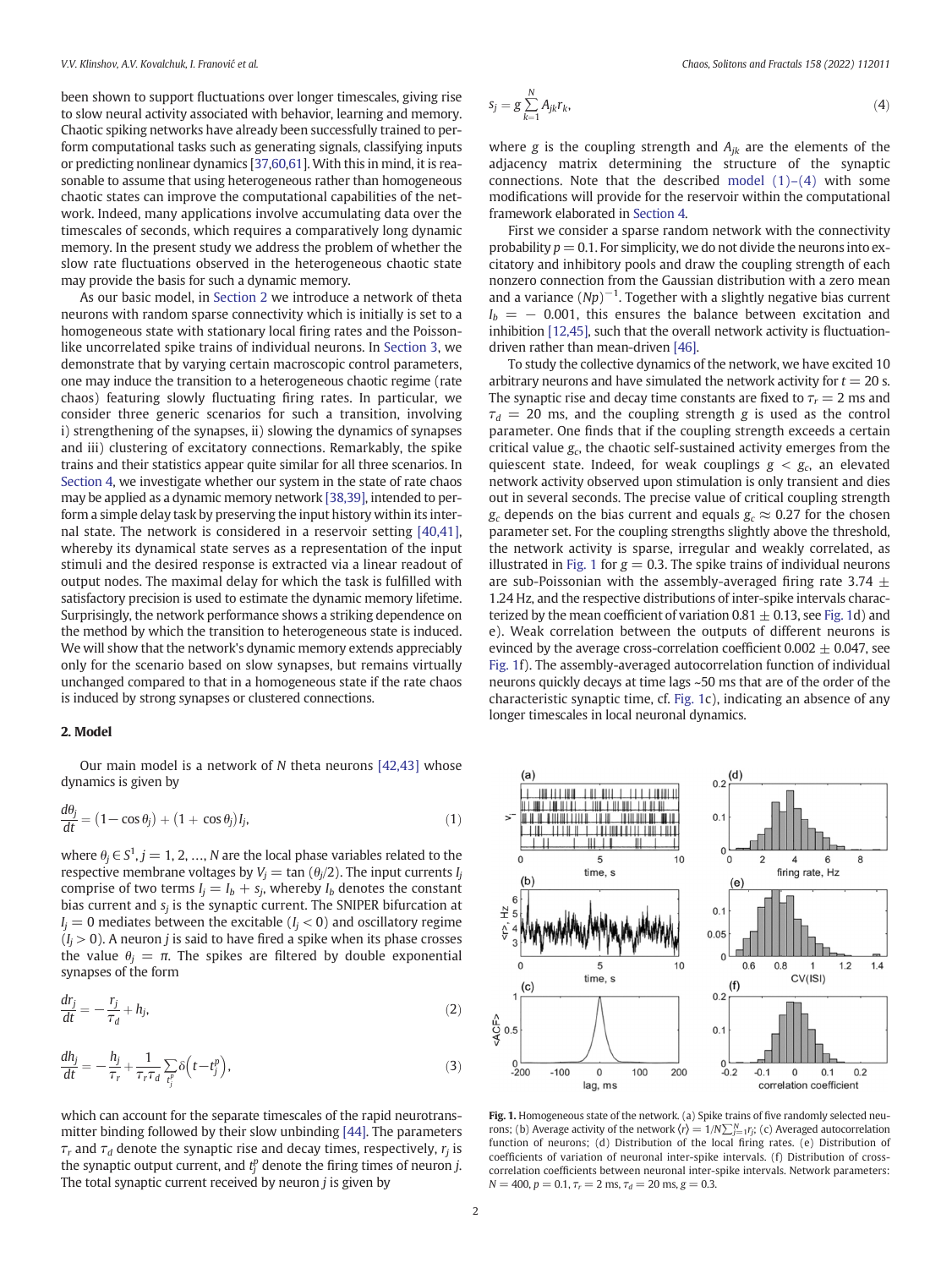### <span id="page-2-0"></span>3. Three scenarios for transition to rate chaos

Further increase of the coupling strength results in the significant changes of the network state which is illustrated in Fig. 2 for  $g = 1$ . The stronger coupling not only increases the mean firing rate to 18.14  $\pm$  6.96 Hz, but also induces a transition to the so-called rate chaos or heterogeneous state [\[25,29\],](#page-5-0) where the firing rates of neurons exhibit slow fluctuations. At the level of spiking dynamics, the signature effect is that the neurons tend to generate bursts of spikes alternating with long periods of quiescence. Strong variability of spike trains is corroborated in Fig. 2e), which indicates large coefficients of variation of the inter-spike intervals, whose mean value  $1.63 \pm 0.30$  is substantially supra-Poissonian. The emergence of bursting dynamics is also reflected in the shape of the assembly-averaged autocorrelation function, which now decays at longer lags ~400 ms, corresponding to a typical duration of a burst, see Fig. 2c). Also note that in the heterogeneous regime, the dynamics of individual neurons becomes more correlated compared to the homogeneous state, cf. Fig. 2f), as corroborated by the value 0.002  $\pm$  0.16 for the mean correlation coefficient of individual spike trains.

In Fig. 3 are provided the dependencies of certain characteristics of the network dynamics on the coupling strength g. Although for  $g = g_c$ the onset of chaotic spiking from quiescence is sudden, the transition from the homogeneous to heterogeneous irregular activity is a rather smooth one. In particular, the average firing rates illustrated in Fig. 3a) show a steady growth, and the coefficient of variation of neuronal inter-spike intervals increases almost linearly with coupling strength, see Fig. 3b). Similarly, the average correlation time displays small values  $-\tau_d$  for weak coupling and increases to hundreds of milliseconds in case of strong coupling, cf. Fig. 3c). Note that the activity always remains non-uniform over the neurons with the standard deviation of local firing rates being of the same order as their mean values.

Apart from increasing the coupling strength, another scenario previously reported to induce transition to rate chaos is based on increasing the characteristic synaptic time [\[16,17\].](#page-5-0) To test for such a scenario in our model, we keep the coupling strength fixed at  $g = 0.5$  and vary the synapse decay time  $\tau_d$ . The results in Fig. 4 reveal that slowing down the synapses indeed induces the transition to heterogeneous irregular activity. Although the average firing rate does not change appreciably and equals  $\approx 8$  Hz for any  $\tau_d > 20$  ms, see Fig. 4a), the mean coefficient of variation for the inter-spike intervals in Fig. 4b) visibly grows with synaptic time. The correlation time also shows a significant increase, reaching values larger than 600 ms for  $\tau_d > 60$  ms, see Fig. 4c). The features of heterogeneous irregular activity observed for



Fig. 3. Statistical features of network dynamics in dependence of coupling strength g. (a) Average firing rate of neurons (solid line) plus/minus its standard deviation (dashed lines). (b) Average coefficient of variation (solid line) plus/minus its standard deviation (dashed lines). (c) Average correlation time of the spike trains.

slow synapses are similar to those in case of strong couplings except that the overall network activity  $r = \langle r_i \rangle$  shows slower fluctuations, see Fig. S1 of the Supplementary material.

So far we have considered only networks with a random connection topology. However, real cortical microcircuits are highly non-random [\[47](#page-5-0)–49], and the statistically nonuniform network structure may itself induce heterogeneous activity. For example, clustering of synaptic connections was shown to give rise to slow fluctuations of firing rates and high variability of spike trains [\[15,30,50,51\]](#page-5-0). In our model, it turns out that clustering of all connections does not result in a significant change of the network activity. However, clustering of excitatory (positive) connections alone yields a notable effect. To introduce clustering, we divide the network into  $M = 5$  equal groups and rewire the excitatory connections in such a way that the connectivity inside each group  $p_{in}$  becomes larger than the connectivity between the groups  $p_{out}$ . The clustering coefficient  $R = p_{in}/p_{out}$  is introduced to measure the degree of clustering, whereby the value  $R = 1$  corresponds to a homogeneous







Fig. 4. Statistical features of network dynamics in terms of the synaptic decay time  $\tau_d$ . Presentation style is the same as in Fig. 3.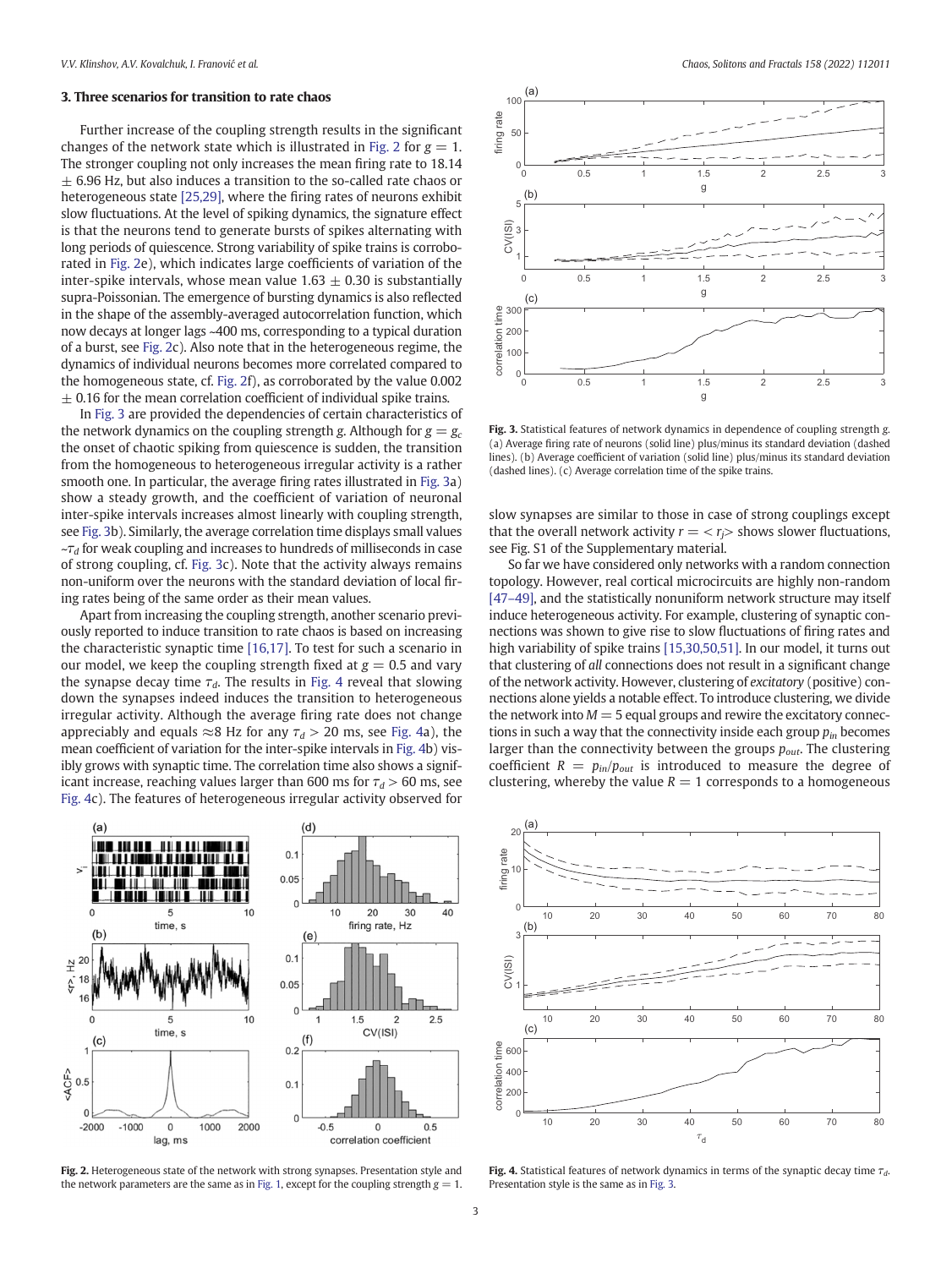<span id="page-3-0"></span>

Fig. 5. Statistical features of network dynamics in terms of clustering coefficient R. Presentation style is the same as in [Fig. 3.](#page-2-0)

random network. Note that the described rewiring scheme preserves the total network connectivity  $p = p_{in}/M + p_{out}(1 - 1/M)$ .

Fig. 5 shows the characteristics of the network dynamics depending on the clustering degree R. Note that due to the small size of clusters, the network dynamics significantly depends on the particular realization of the connectivity matrix, and the results we present were obtained by averaging over 20 different network configurations. Though the average firing rates in Fig. 5a) do not show much variation with R, one still notes the onset of heterogeneous activity and the highest variability at an intermediate clustering degree  $R \sim 4$ . While the mean coefficient of variation exceeds 1 only slightly, its standard deviation is about the same, see Fig. 5b), which indicates that there is a significant number of neurons with CV≈2 and larger. The mean correlation time also peaks at intermediate clustering degrees and reaches several hundreds of milliseconds, see Fig. 5c). The manifestation of heterogeneous irregular activity for networks with intermediate clustering is similar to the two previous scenarios. Namely, the neurons tend to generate bursts of spikes rather than isolated spikes, while the spike trains of different neurons remain weakly correlated. Note however that the local spiking rates, as coarse-grained quantities, tend to become correlated within the clusters, which induces pronounced slow fluctuations of the cluster activities, see Fig. S2 of the Supplementary material.

For larger clustering degrees, the local imbalance between the excitation and inhibition becomes too strong and one of the clusters typically settles into a regime of mean-driven activity with fast and regular spiking, cf. Fig. S3 of the Supplementary material. At the same time, this cluster tends to inhibit and synchronize other clusters, suppressing the irregular activity. Note that the time-averaged activity of neurons becomes quite diverse in this regime because of the high firing rate of the active cluster and low firing rates of the other ones.

#### 4. Computational capabilities of the network

After the detailed study of the network dynamics, we investigate the relation between its intrinsic activity and computational capabilities, in particular its ability to serve as a dynamic memory network [\[38,39\]](#page-5-0). This recently introduced concept involves creating of networks optimized for question-answering problems, whereby the network processes the input, forms an episodic memory and generates the relevant output. Here, we train the network to perform a simple computational delay task defined as follows: the network receives a single input in the form of a spike train and has to indicate whether it has received or not a spike within the period of a given duration. In particular, the network should respond by "1" if it has received at least one spike within the last  $\tau$  milliseconds and by "0" otherwise. The maximum value of the delay  $\tau$ at which the network shows a sufficient accuracy provides a reasonable estimate for its dynamic memory lifetime.

As an input signal, we use a Poisson spike train with the rate  $\lambda = 1$ Hz. To feed the input into the network, the signal [\(4\)](#page-1-0) received by each neuron is modified to

$$
s_j = g \sum_{k=1}^{N} A_{jk} r_k + g_{imp} u_j r_{imp}, \qquad (5)
$$

where  $g_{inp}$  is the input gain, the weights  $u_i$  are drawn independently from a uniform random distribution  $[-1;1]$ , and  $r_{inp}$  is the input synaptic current given by the same set of equations as Eqs. [\(2\) and](#page-1-0) [\(3\)](#page-1-0). The output of the network is calculated as

$$
r_{out} = \sum_{j=1}^{N} w_j r_j,\tag{6}
$$

having tuned the output weights  $w_i$  to train the network to perform the required task. The network response counts as "1" if its output exceeds 1/2 and as "0" otherwise.

The described approach conforms to the classical computational framework of reservoir computing [\[40,52\],](#page-5-0) a machine learning method derived from liquid-state and echo-state machines [\[53,54\]](#page-6-0) to solve tasks using the response of a dynamical system, called a reservoir, to a certain input, having the output generated by linearly combining the states of the readout nodes. Reservoir computing has the advantage of an efficient training process, since only the readout weights affecting the output are trained, while the input weights and the weights within the reservoir remain unchanged [\[41\].](#page-5-0) In training the output weights  $w_i$ , we have used the method of least squares or the recursive least square algorithm [\[55\].](#page-6-0) Both methods turned out to provide similar results, and we preferred the least squares method for being the faster of the two. After a certain training period  $t_{train}$ , the network's performance was estimated during the test period  $t_{test} = 100$  s, see Fig. 6. To characterize the network performance, we have measured the error

$$
\varepsilon = \varepsilon_0 \nu_0 + \varepsilon_1 \nu_1,\tag{7}
$$



Fig. 6. Training the network and testing its performance. (a) Time trace of the average network activity; (b) Network output (gray) and the desired output (black); (c) The input signal.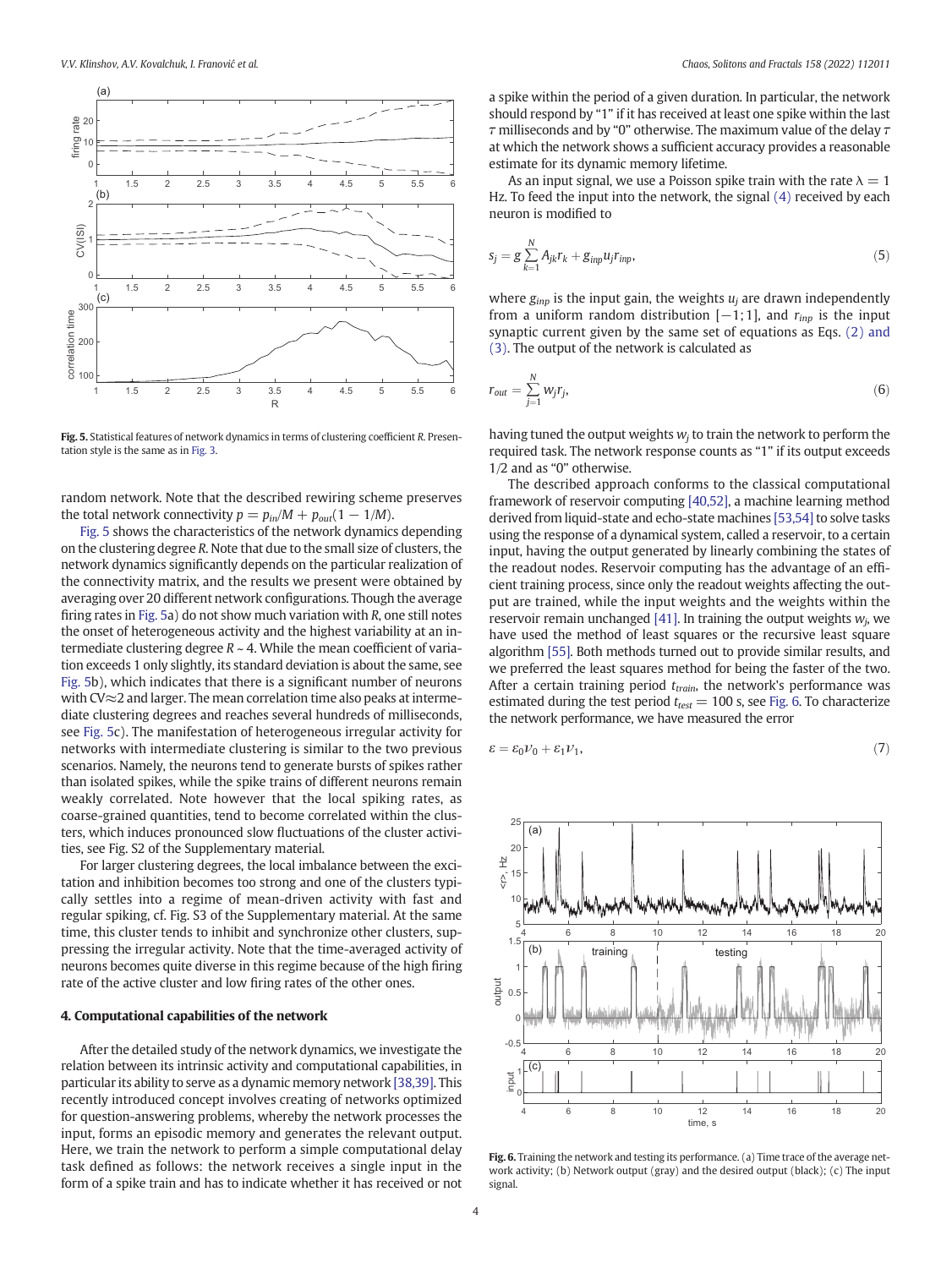where  $v_0$  and  $v_1$  are the rates of the false output being equal to zero or one, respectively, and  $\varepsilon_0$  and  $\varepsilon_1$  are the error weights set such that a constant output of either zero or one leads to a total error  $\varepsilon = 1$ . The network performance P is then estimated as the inverse of the error  $P = 1/\varepsilon$ .

One observes that the resulting performance improves with the increase of the training time and reaches maximum after several tens of seconds, see Fig. S4 of the Supplementary material. In our numerical experiments, we have used the training time of  $t_{train} = 100$  s which warrants an optimal network performance. One also notes an important role of the input gain  $g_{inp}$  for the network performance. In particular, if  $g_{inp}$  is too small, the input signal fails to suppress the chaotic activity, resulting in a poor network performance. Thus, the input gain has to be sufficiently strong, but at the other hand, its excessive increase does not further a significant improvement in the network performance, see Fig. S5 of the Supplementary material. With this in mind, we have fixed  $g_{inp} = 10$  in all the numerical experiments considered below.

To address the problem of enhancing the dynamic memory lifetime of the network, we have trained it to perform the delay task for different values of the delay  $\tau$  and have analyzed the performance P. The results presented in Fig. 7 show the performance in terms of delay for several different network configurations. In particular, we have started from the network with weak and fast synapses and no clustering of connections ( $g = 0.5$ ,  $\tau_d = 20$ ,  $R = 1$ ), which admits a *homogeneous* state. The optimal performance  $P \approx 15$  is reached for the delay  $\tau \approx 200$  ms. For small delays  $\tau$  < 100 ms, the network performance is poor since it does not have enough time to respond to the stimulus. For large delays, the performance quickly drops and reaches a half of the maximal value at  $\tau \approx 500$  ms. This indicates that the dynamic memory of the network lasts about 0.2 s.

Next, we increased the strength of the synapses to  $g = 2$  and checked whether it would improve the network performance. For such a strong coupling, the spike trains demonstrate a much longer correlation time of about 250 ms, see [Fig. 3](#page-2-0)b), which would intuitively suggest a much longer dynamic memory. Surprisingly, however, the strengthening of the synapses changed the network performance only by a small margin, and the observed dynamic memory was still about 0.25 s. We have also studied the influence of clustering with  $R = 4$ , the value corresponding to the maximal correlation time of about 230



Fig. 7. Performance of the network P in terms of the delay  $\tau$ . Solid line with circles: network in a homogeneous state; dotted line with squares: network with strong synapses  $(g = 2)$ ; dash-dotted line with stars: network with clustered connections  $(R = 4)$ ; dashed line with diamonds: network with slow synapses ( $\tau_d = 60$  ms); thick dashed line with diamonds: network with slow internal synapses ( $\tau_d = 60$  ms) but fast input synapses  $(\tau_{d, \; imp} = 20 \; \text{ms}).$ 

ms, see [Fig. 4](#page-2-0)b). This has led to a slightly improved network performance, which becomes optimal for  $\tau = 300$  ms and drops twice at  $\tau$  $= 600$  ms. Thus, the dynamic memory lifetime in a clustered network increases only slightly compared to the network in the homogeneous state and reaches 0.3 s.

Finally, we have considered the scenario involving slow synapses by having increased the synaptic decay time to  $\tau_d = 60$  ms. This approach has impacted most profoundly on the dynamic memory of the network. We have found that the network performance has indeed substantially improved, with the flat maximum  $P \approx 30$  reached at the wide interval  $\tau$  $= 500 - 1000$  ms. For larger delays, the network performance quickly deteriorates, such that the network's dynamic memory can be estimated as 1 s. We have also checked whether the extension of dynamic memory may be caused by the change of stimulus itself, since for longer synaptic times it comprises longer pulses. To do so, we have decreased the decay time of the *input* synapses only to  $\tau_d$  = 20 ms and kept the internal synapses with  $\tau_d = 60$  ms, observing that the network performance has marginally decreased but has still substantially outperformed the network with fast synapses. Indeed, the dynamic memory lifetime in this case is still about 1 s.

#### 5. Discussion and conclusions

We have considered three different scenarios for the onset of rate chaos in a sparse network of spiking neurons and have examined their implications for the computational capability of the network to perform a simple dynamic memory task. The signature of rate chaos are the slow rate fluctuations of individual neurons, which introduce characteristic timescales longer than the one associated with the spike timing dynamics. Three generic scenarios of transition to rate chaos were considered. The first scenario involves strengthening of the synaptic coupling, the second one relies on slowing the dynamics of synapses, whereas the third one is observed when a certain degree of clustering is applied to synaptic connections. Though all three scenarios have been reported previously, they were still considered separately for different network models, and the present study provides for the first time a universal model where all the scenarios can be observed and compared by changing different system parameters, such as the coupling strength, the synaptic decay time and the clustering degree.

At the microscopic level of individual neuronal spike trains, all the three scenarios have been shown to yield very similar features. Nevertheless, the computational capabilities of the underlying regimes turned out to be quite different, at least in performing simple delay-related tasks. We have demonstrated that the dynamic memory of the network in the heterogeneous state depends significantly on the mechanism giving rise to this state. Namely, for scenarios involving strong synapses or clustering of connections, the duration of dynamic memory remains approximately the same as in the homogeneous state. Contrasting that, the scenario involving the slow synapses leads to a substantial increase in the duration of dynamic memory, found to reach values above 1 s.

Identifying mechanisms that allow cortical networks to perform computational tasks on the timescales of seconds while the local neuronal activity unfolds on the timescales of milliseconds has been a longstanding problem in neuroscience [\[10,29,56](#page-5-0)–58]. It has already been shown that merely increasing the network size has very little impact on the memory lifetime since it scales only as the logarithm of the network size [\[59\].](#page-6-0) Thus, the underlying problem has to be resolved in terms of finding an appropriate mechanism that endows the network dynamics with long timescales. Our study nevertheless indicates an additional subtlety in the sense that the mere presence of longer timescales in the spike trains may not warrant longer memory lifetimes.

We emphasize that our findings should by no means be interpreted as questioning the general usefulness of heterogeneous chaotic states as a substrate for computation in networks of spiking neurons. Such states have already been shown beneficial for complex computational tasks including decision-making, categorization or associative memory [\[25,](#page-5-0)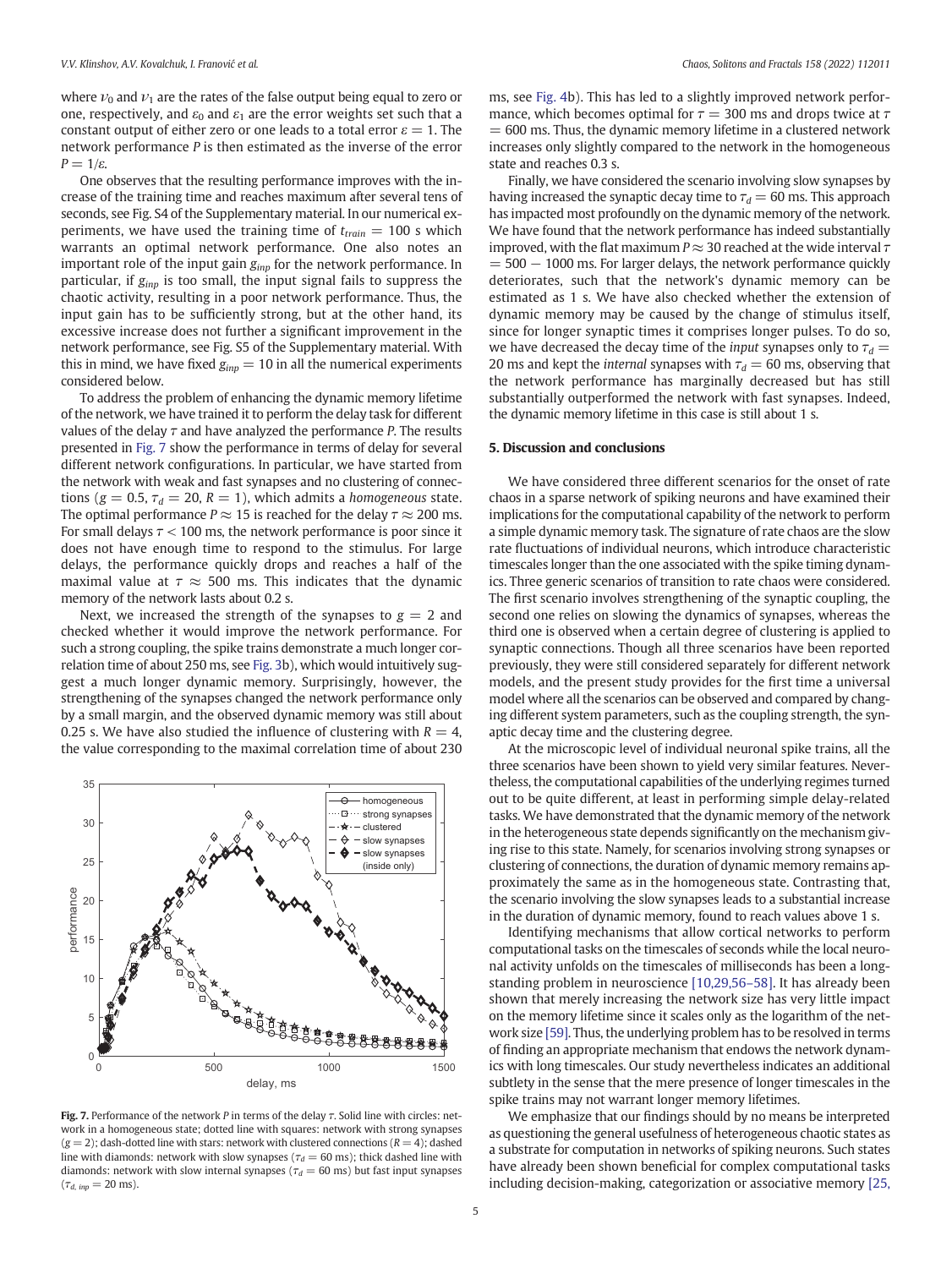<span id="page-5-0"></span>32,33,35,36]. Our results rather imply that spiking networks in a state of rate chaos are not optimal candidates for dynamic memory networks, so that finding a more suitable paradigm is required to carry out computations involving an extended temporal memory.

#### CRediT authorship contribution statement

V.V.K., A.V.K., I.F., M.P., and M.S. designed and performed the research as well as wrote the paper.

#### Declaration of competing interest

The authors declare that they have no known competing financial interests or personal relationships that could have appeared to influence the work reported in this paper.

#### Acknowledgment

The research was supported by the Russian Science Foundation (Grant No. 19-72-10114). The authors thank Oleg Maslennikov for fruitful discussions during the various stages of the study.

#### Appendix A. Supplementary data

Supplementary data to this article can be found online at [https://doi.](https://doi.org/10.1016/j.chaos.2022.112011) [org/10.1016/j.chaos.2022.112011.](https://doi.org/10.1016/j.chaos.2022.112011)

#### **References**

- [1] [Abeles M. Corticonics: neural circuits of the cerebral cortex. Cambridge University](http://refhub.elsevier.com/S0960-0779(22)00221-1/rf202203170935561640) [Press; 1991.](http://refhub.elsevier.com/S0960-0779(22)00221-1/rf202203170935561640)
- [2] Bair W, Koch C, Newsome W, Britten K. Power spectrum analysis of bursting cells in area MT in the behaving monkey. J Neurosci. 1994;14(5 Pt 1):2870–92. [https://doi.](https://doi.org/10.1523/jneurosci.14-05-02870.1994) [org/10.1523/jneurosci.14-05-02870.1994.](https://doi.org/10.1523/jneurosci.14-05-02870.1994)
- [3] Softky WR, Koch C. The highly irregular firing of cortical cells is inconsistent with temporal integration of random EPSPs. J Neurosci. 1993;13(1):334–50. [https://doi.](https://doi.org/10.1523/jneurosci.13-01-00334.1993) [org/10.1523/jneurosci.13-01-00334.1993.](https://doi.org/10.1523/jneurosci.13-01-00334.1993)
- [4] Churchland MM, Yu BM, Ryu SI, Santhanam G, Shenoy KV. Neural variability in premotor cortex provides a signature of motor preparation. J Neurosci. 2006;26: 3697–712. [https://doi.org/10.1523/JNEUROSCI.3762-05.2006.](https://doi.org/10.1523/JNEUROSCI.3762-05.2006)
- [5] Churchland MM, Byron MY, Cunningham JP, et al. Stimulus onset quenches neural variability: a widespread cortical phenomenon. Nat Neurosci. 2010;13:369–78. [https://doi.org/10.1038/nn.2501.](https://doi.org/10.1038/nn.2501)
- [6] Kohn A, Smith MA. Stimulus dependence of neuronal correlation in primary visual cortex of the macaque. J Neurosci. 2005;25(14):3661–73. [https://doi.org/10.1523/](https://doi.org/10.1523/JNEUROSCI.5106-04.2005) [JNEUROSCI.5106-04.2005.](https://doi.org/10.1523/JNEUROSCI.5106-04.2005)
- [7] Churchland AK, Kiani R, Chaudhuri R, Wang X-J, Pouget A, Shadlen MN. Variance as a signature of neural computations during decision making. Neuron. 2011;69(4): 818–31. [https://doi.org/10.1016/j.neuron.2010.12.037.](https://doi.org/10.1016/j.neuron.2010.12.037)
- [8] Smith M, Kohn A. Spatial and temporal scales of neuronal correlation in primary visual cortex. J Neurosci. 2008;28:12591–603. [https://doi.org/10.1523/JNEUROSCI.](https://doi.org/10.1523/JNEUROSCI.2929-08.2008) [2929-08.2008.](https://doi.org/10.1523/JNEUROSCI.2929-08.2008)
- [9] Churchland M, Abbott L. Two layers of neural variability. Nat Neurosci. 2012;15: 1472–4. [https://doi.org/10.1038/nn.3247.](https://doi.org/10.1038/nn.3247)
- [10] Murray J, Bernacchia A, Freedman D, et al. A hierarchy of intrinsic timescales across primate cortex. Nat Neurosci. 2014;17:1661–3. [https://doi.org/10.1038/nn.3862.](https://doi.org/10.1038/nn.3862)
- [11] Klinshov V, Franović I. Slow rate fluctuations in a network of noisy neurons with coupling delay. EPL. 2016;116(4):48002. [https://doi.org/10.1209/0295-5075/116/](https://doi.org/10.1209/0295-5075/116/48002) [48002.](https://doi.org/10.1209/0295-5075/116/48002)
- [12] van Vreeswijk C, Sompolinsky H. Chaos in neuronal networks with balanced excitatory and inhibitory activity. Science. 1996;274(5293):1724–6. [https://doi.org/10.](https://doi.org/10.1126/science.274.5293.1724) [1126/science.274.5293.1724.](https://doi.org/10.1126/science.274.5293.1724)
- [13] Hansel D, Mato G. Asynchronous states and the emergence of synchrony in large networks of interacting excitatory and inhibitory neurons. Neural Comput. 2003; 15(1):1–56. [https://doi.org/10.1162/089976603321043685.](https://doi.org/10.1162/089976603321043685)
- [14] Renart A, De La Rocha J, Bartho P, Hollender L, Parga N, Reyes A, Harris KD. The asynchronous state in cortical circuits. Science. 2010;327(5965):587–90. [https://doi.org/](https://doi.org/10.1126/science.1179850) [10.1126/science.1179850.](https://doi.org/10.1126/science.1179850)
- [15] Litwin-Kumar A, Doiron B. Slow dynamics and high variability in balanced cortical networks with clustered connections. Nat Neurosci. 2012;15(11):1498–505. [https://doi.org/10.1038/nn.3220.](https://doi.org/10.1038/nn.3220)
- [16] Kadmon J, Sompolinsky H. Transition to chaos in random neuronal networks. Phys Rev X. 2015;5:041030. [https://doi.org/10.1103/PhysRevX.5.041030.](https://doi.org/10.1103/PhysRevX.5.041030)
- [17] Harish O, Hansel D. Asynchronous rate chaos in spiking neuronal circuits. PLoS Comput Biol. 2015;11(7):1–38. [https://doi.org/10.1371/journal.pcbi.1004266.](https://doi.org/10.1371/journal.pcbi.1004266)
- [18] Ullner E, Politi A, Torcini A. Ubiquity of collective irregular dynamics in balanced networks of spiking neurons. Chaos. 2018;28(8):81106. [https://doi.org/10.1063/1.](https://doi.org/10.1063/1.5049902) [5049902.](https://doi.org/10.1063/1.5049902)
- [19] Hayakawa T, Fukai T. Spontaneous and stimulus-induced coherent states of critically balanced neuronal networks. Phys Rev Res. 2020;2(1):013253. [https://doi.org/10.](https://doi.org/10.1103/PhysRevResearch.2.013253) [1103/PhysRevResearch.2.013253.](https://doi.org/10.1103/PhysRevResearch.2.013253)
- [20] Di Volo M, Segneri M, Goldobin D, Politi A, Torcini A. Coherent oscillations in balanced neural networks driven by endogenous fluctuations. Chaos. 2022; 32:023120. [https://doi.org/10.1063/5.0075751.](https://doi.org/10.1063/5.0075751)
- [21] Amit DJ, Brunel N. Dynamics of a recurrent network of spiking neurons before and following learning. Netw Comput Neural Syst. 1997;8(4):373–404. [https://doi.org/](https://doi.org/10.1088/0954-898X_8_4_003) [10.1088/0954-898X\\_8\\_4\\_003.](https://doi.org/10.1088/0954-898X_8_4_003)
- [22] Amit DJ, Brunel N. Model of global spontaneous activity and local structured activity during delay periods in the cerebral cortex. Cereb Cortex. 1997;7(3):237–52. [https://doi.org/10.1093/cercor/7.3.237.](https://doi.org/10.1093/cercor/7.3.237)
- [23] Brunel N. Dynamics of sparsely connected networks of excitatory and inhibitory spiking neurons. J Comput Neurosci. 2000;8(3):183–208. [https://doi.org/10.1023/](https://doi.org/10.1023/A:1008925309027) [A:1008925309027.](https://doi.org/10.1023/A:1008925309027)
- [24] Teramae J-N, Tsubo Y, Fukai T. Optimal spike-based communication in excitable networks with strong-sparse and weak-dense links. Sci Rep. 2012;2:485. [https://doi.](https://doi.org/10.1038/srep00485) [org/10.1038/srep00485.](https://doi.org/10.1038/srep00485)
- [25] Ostojic S. Two types of asynchronous activity in networks of excitatory and inhibitory spiking neurons. Nat Neurosci. 2014;17(4):594–600. [https://doi.org/10.1038/](https://doi.org/10.1038/nn.3658) [nn.3658.](https://doi.org/10.1038/nn.3658)
- [26] Mastrogiuseppe F, Ostojic S. Intrinsically-generated fluctuating activity in excitatory-inhibitory network. PLoS Comput Biol. 2017;13:e1005498. [https://doi.](https://doi.org/10.1371/journal.pcbi.1005498) [org/10.1371/journal.pcbi.1005498.](https://doi.org/10.1371/journal.pcbi.1005498)
- [27] Sompolinsky H, Crisanti A, Sommers H-J. Chaos in random neural networks. Phys Rev Lett. 1988;61(3):259. [https://doi.org/10.1103/PhysRevLett.61.259.](https://doi.org/10.1103/PhysRevLett.61.259)
- [28] Crisanti A, Sompolinsky H. Path integral approach to random neural networks. Phys Rev E. 2018;98:062120. [https://doi.org/10.1103/PhysRevE.98.062120.](https://doi.org/10.1103/PhysRevE.98.062120)
- [29] Wieland S, Bernardi D, Schwalger T, Lindner B. Slow fluctuations in recurrent networks of spiking neurons. Phys Rev E. 2015;92:040901. [https://doi.org/10.1103/](https://doi.org/10.1103/PhysRevE.92.040901) [PhysRevE.92.040901.](https://doi.org/10.1103/PhysRevE.92.040901)
- [30] Doiron B, Litwin-Kumar A. Balanced neural architecture and the idling brain. Front Comput Neurosci. 2014;82:011903. [https://doi.org/10.3389/fncom.2014.00056.](https://doi.org/10.3389/fncom.2014.00056)
- [31] Jaeger H, Haas H. Harnessing nonlinearity: predicting chaotic systems and saving energy in wireless communication. Science. 2004;304(5667):78–80. [https://doi.org/](https://doi.org/10.1126/science.1091277) [10.1126/science.1091277.](https://doi.org/10.1126/science.1091277)
- [32] Sussillo D, Abbott LF. Generating coherent patterns of activity from chaotic neural networks. Neuron. 2009;63(4):544–57. [https://doi.org/10.1016/j.neuron.2009.07.](https://doi.org/10.1016/j.neuron.2009.07.018) [018.](https://doi.org/10.1016/j.neuron.2009.07.018)
- [33] Toyoizumi T, Abbott LF. Beyond the edge of chaos: amplification and temporal integration by recurrent networks in the chaotic regime. Phys Rev E. 2011;84(5):51908. [https://doi.org/10.1103/PhysRevE.84.051908.](https://doi.org/10.1103/PhysRevE.84.051908)
- [34] Laje R, Buonomano DV. Robust timing and motor patterns by taming chaos in recurrent neural networks. Nat Neurosci. 2013;16(7):925–33. [https://doi.org/10.1038/nn.](https://doi.org/10.1038/nn.3405) [3405.](https://doi.org/10.1038/nn.3405)
- [35] Buonomano D, Maass W. State-dependent computations: spatiotemporal processing in cortical networks. Nat Rev Neurosci. 2009;10:113–25. [https://doi.org/10.1038/](https://doi.org/10.1038/nrn2558) [nrn2558.](https://doi.org/10.1038/nrn2558)
- [36] Rubin R, Abbott LF, Sompolinsky H. Balanced excitation and inhibition are required for high-capacity, noise-robust neuronal selectivity. PNAS. 2017;114:E9366–75. [https://doi.org/10.1073/pnas.1705841114.](https://doi.org/10.1073/pnas.1705841114)
- [37] Nicola W, Clopath C. Supervised learning in spiking neural networks with FORCE training. Nat Commun. 2017;8(1):1–15. [https://doi.org/10.1038/s41467-017-](https://doi.org/10.1038/s41467-017-01827-3) [01827-3.](https://doi.org/10.1038/s41467-017-01827-3)
- [38] [Kumar A, Irsoy O, Ondruska P. Ask me anything: dynamic memory networks for nat](http://refhub.elsevier.com/S0960-0779(22)00221-1/rf202203170940026903)[ural language processing. In: Balcan MF, Weinberger KQ, editors. Proceedings of the](http://refhub.elsevier.com/S0960-0779(22)00221-1/rf202203170940026903) [33rd international conference on machine learning, New York, USA; 2016.](http://refhub.elsevier.com/S0960-0779(22)00221-1/rf202203170940026903) [p. 1378](http://refhub.elsevier.com/S0960-0779(22)00221-1/rf202203170940026903)–87.
- [39] [Xiong C, Merity S, Socher R. Dynamic memory networks for visual and textual ques](http://refhub.elsevier.com/S0960-0779(22)00221-1/rf202203170940433163)[tion answering. In: Balcan MF, Weinberger KQ, editors. Proceedings of the 33rd in](http://refhub.elsevier.com/S0960-0779(22)00221-1/rf202203170940433163)[ternational conference on machine learning, New York, USA; 2016. p. 2397](http://refhub.elsevier.com/S0960-0779(22)00221-1/rf202203170940433163)–406.
- [40] [Nakajima K, Fischer I. Reservoir computing: theory, physical implementations, and](http://refhub.elsevier.com/S0960-0779(22)00221-1/rf202203170942551700) [applications. New York, USA: Springer; 2001.](http://refhub.elsevier.com/S0960-0779(22)00221-1/rf202203170942551700)
- [41] Tanaka G, Yamane T, Héroux JB, et al. Recent advances in physical reservoir computing: a review. Neural Netw. 2019;115:100–23. [https://doi.org/10.1016/j.neunet.](https://doi.org/10.1016/j.neunet.2019.03.005) [2019.03.005.](https://doi.org/10.1016/j.neunet.2019.03.005)
- [42] Luke TB, Barreto E, So P. Complete classification of the macroscopic behavior of a heterogeneous network of theta neurons. Neural Comput. 2013;25(12):3207–34. [https://doi.org/10.1162/NECO\\_a\\_00525.](https://doi.org/10.1162/NECO_a_00525)
- [43] Laing CR. Derivation of a neural field model from a network of theta neurons. Phys Rev E. 2014;90. [https://doi.org/10.1103/PhysRevE.90.010901. 010901\(R\).](https://doi.org/10.1103/PhysRevE.90.010901)
- [44] [Roth A, van Rossum MC. Modeling synapses. In: Schutter E De, editor. Computational](http://refhub.elsevier.com/S0960-0779(22)00221-1/rf202203170942188319) [modeling methods for neuroscientists. Cambridge, Massachusetts: MIT Press; 2010.](http://refhub.elsevier.com/S0960-0779(22)00221-1/rf202203170942188319) [p. 139](http://refhub.elsevier.com/S0960-0779(22)00221-1/rf202203170942188319)–60.
- [45] van Vreeswijk C, Sompolinsky H. Chaotic balanced state in a model of cortical circuits. Neural Comput. 1998;10(6):1321–71. [https://doi.org/10.1162/089976698300017214.](https://doi.org/10.1162/089976698300017214)
- [46] Renart A, Moreno-Bote R, Wang X-J, Parga N. Mean-driven and fluctuation-driven persistent activity in recurrent networks. Neural Comput. 2007;19(1):1–46. [https://doi.org/10.1162/neco.2007.19.1.1.](https://doi.org/10.1162/neco.2007.19.1.1)
- [47] Song S, Sjöström PJ, Reigl M, Nelson S, Chklovskii DB. Highly nonrandom features of synaptic connectivity in local cortical circuits. PLoS Biol. 2005;3(3):e68. [https://doi.](https://doi.org/10.1371/journal.pbio.0030068) [org/10.1371/journal.pbio.0030068.](https://doi.org/10.1371/journal.pbio.0030068)